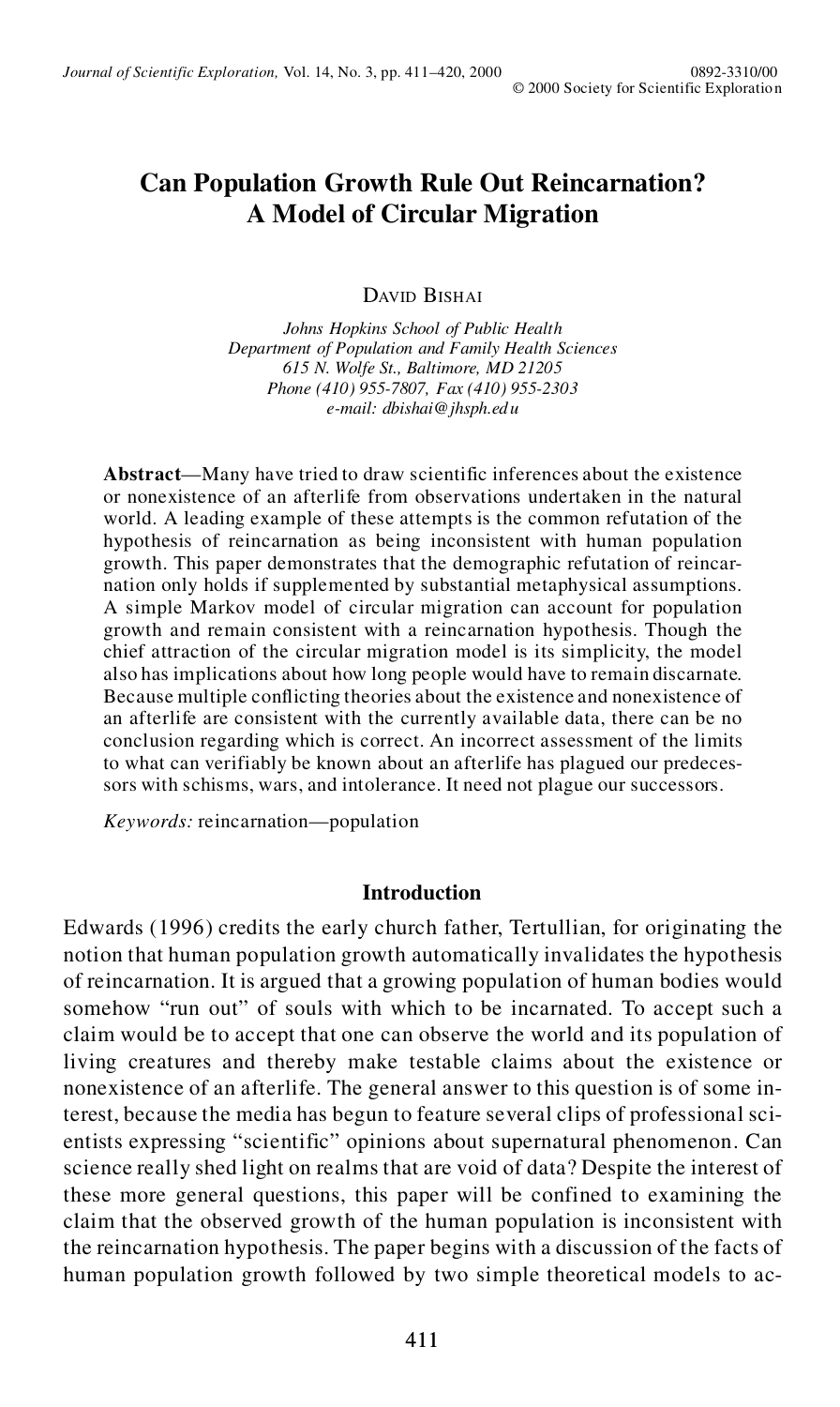count for these facts. The two theories are compared. Finally, the reader will be left to judge whether the demographic refutation of reincarnation is as sim ple as has been commonly thought.

#### **Facts**

The facts of life are clear. Each human lifespan has a beginning and an end. Each lifespan can be measured as the interval between birth and death.

Another unassailable fact is that the planet's human population is completing a phase of more than 500 years of unprecedented population growth. Our population's history can be divided into three phases. The modern phase dates to the middle of the second millennium and is characterized both by the high est growth rates and the best quality demographic data. The world's current population is approximately 6 billion and is sustained by an annual birth co hort of 135 million—85 million more than the annual death toll of 50 million. A sustained global decline in the fertility rate began over 20 years ago and shows no sign of reversing. Barring significant unforeseen economic or epi demiological setbacks, world population should peak at roughly 10 billion about the year 2050 (United Nations, 1998).

Data on the historical size of the world's population is more sparse. The Roman empire, from Spain to the Near East, was estimated to be between 45 and 90 million persons during the reign of Augustus in 14 A.D. A very rough estimate of the world's population around 1 A.D. is about 300 million people (Haub, 1995). Historians of the Eastern hemisphere record at least two large fluctuations in population growth in this era. One fluctuation was caused by the Black Plague in which about one third of the population of Europe is thought to have perished (McNeill, 1976; Ziegler, 1969). The other population shock during this period can be attributed to the Asian Expansion led by Temujin of Mongolia. Without these two fluctuations, the historical era may have seen much larger population growth rates. As it was, overall population growth between 1 A.D. and 1650 A.D. was lower than for the period between 8000 B.C. and 1 A.D.

There is even less data on the size of human populations prior to the devel opment of writing. The current consensus is that the size of the world's human population in 8000 B.C. was about 5 million (U.S. Bureau of the Census, 1997). This implies a sustained growth rate of .05% per year between 8000 B.C and 1 A.D. Barely sustained growth would be a more apt description given child mortality rates of roughly 30%, every woman would have been re quired to have at least six children for the population to fend off extinction.

A common question to be asked in the context of observations on the history of human population growth is, "How many people have ever lived on earth?" Any answer must be as arbitrary as selecting the starting point for our species based on the fossil record. At what historical point does one wish to accord the title "person" to the beings who animated the primate fossils that have been unearthed in the last 150 years. Although there is unassailable consensus that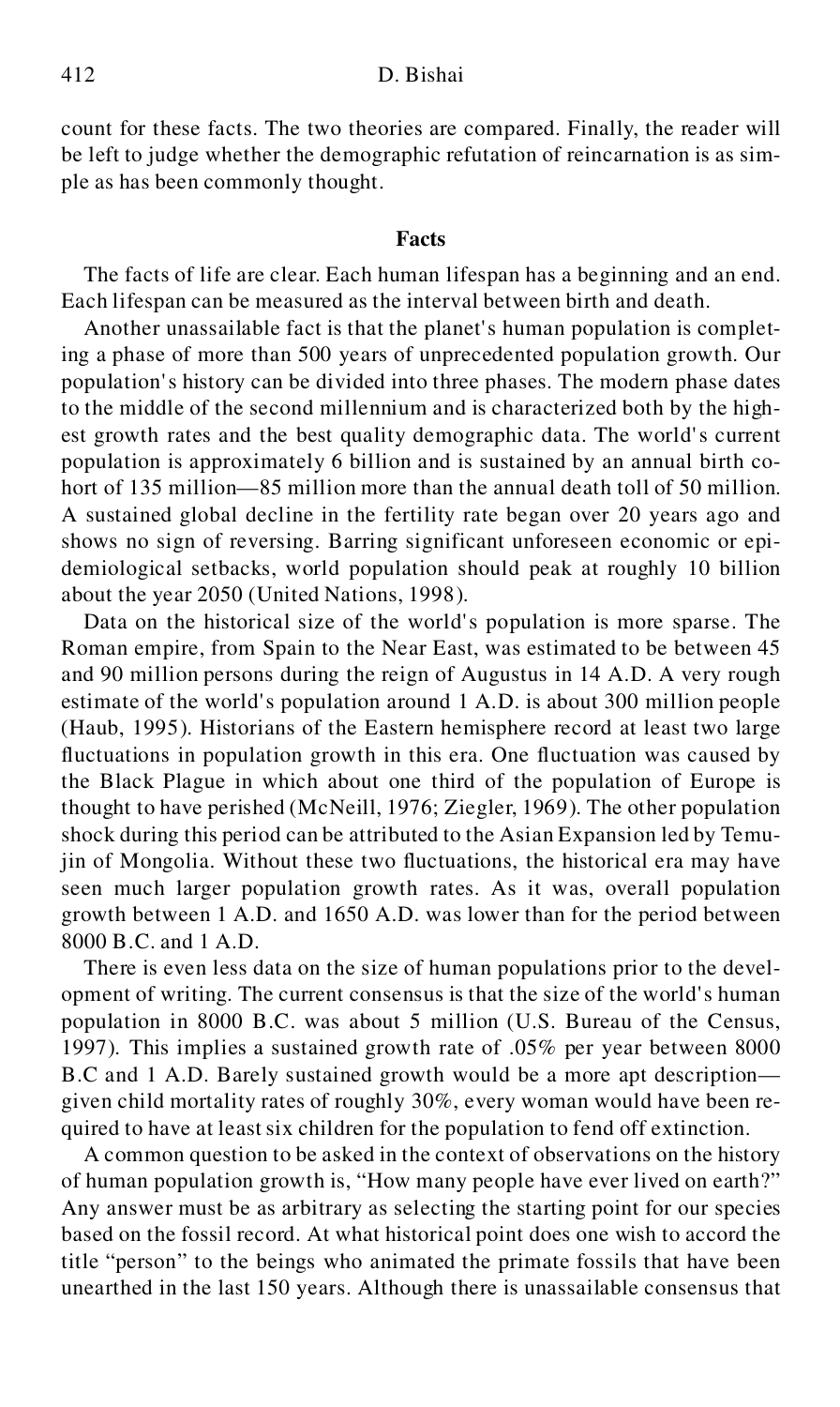the Cro-Magnon who painted the walls of caves in 30,000 B.C. were "people", it becomes murkier to assign this status to earlier primates whose only remaining artifacts are stone tools.

It is unlikely that there will ever be an unassailable answer. Furthermore, as new fossils are unearthed, we will certainly learn more about which ancestor did what and when. For now, I suggest that the evidence of ritualized burials that show the intentional combination of artifacts with human remains offers as good a starting point as any for our species. The capacity to grieve, as evi denced by a ritualized burial, almost certainly requires the cognitive capacity to retain a mental representation of the counterfactual–an imagined world still animated by the dead loved one. The site bearing the earliest fossils with mod ern Homo sapiens morphology in a ritualized burial are from Qafzeh in mod ern Israel. It dates to the Mousterian era of the Middle Paleolithic, which is roughly 50,000 B.C. (Mellars, 1989). The skeleton was found in the fetal position, embraced by a large deer antler.

With this arbitrary starting point, one may integrate the area under a series of exponential population growth curves to determine the number of human beings ever born. Using a starting date of 50,000 B.C., Haub (1995) offers an estimate of 105 billion human beings ever born. If these historical human lifespans conformed to the United Nations' high mortality pattern (United Nations, 1982), roughly 17 billion human lives would have ended before age 1, and 30 billion lives would have terminated before age 15. Those who see some religious significance to a cycle of human rebirth seldom grapple with the fact that nearly one in six human rebirths would have been followed by a "redeath" in less than a year.

# **Theories**

As evidenced by the burial sites of our ancestors, theories to explain the facts of life are as old as man. A theory that appears to have been espoused by the vast majority of the 70 billion human beings who ever survived to adult hood is that there is a human soul that has some existence after the body has died. Accounts of the state of the disembodied human soul are many and varied. East and West differ over whether the soul returns to inhabit another living body or whether the soul goes on to some ethereal state of reward or punish ment.

Another theory is that there is no soul, only bodies made of atoms and mole cules. Although this theory is sometimes called the scientific view, reflection shows that this theory is neither more nor less amenable to the publicly verifi able empirical tests required of scientific theories than are the more ancient religious teachings on the afterlife. To support their opinion, people that do not believe there are souls point to a lack of verifiable cases of reincarnation.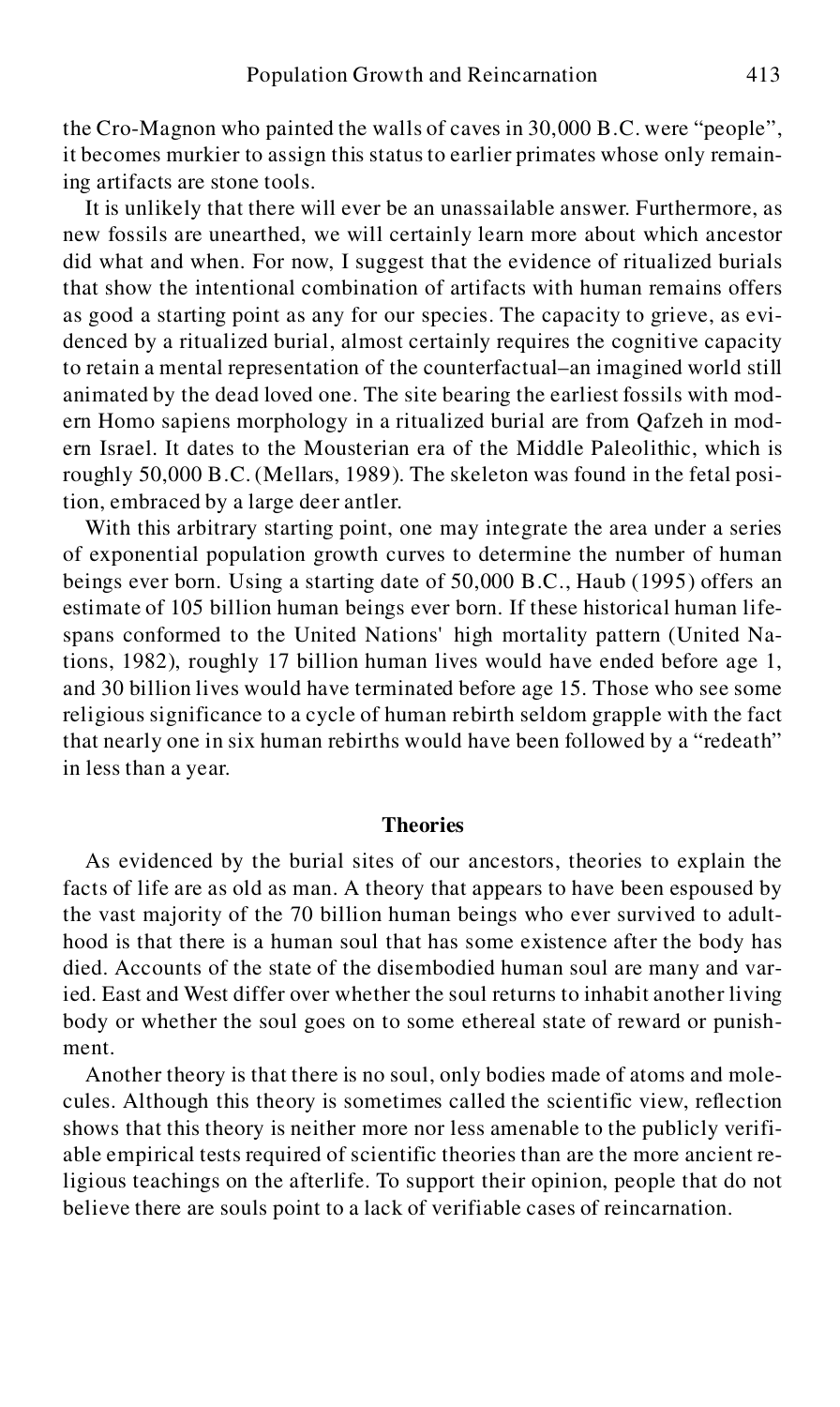

Fig. 1. Linear migration model.

# **Materials and Methods**

# *Computer Simulation*

A computer simulation of the last 52,000 years of human population growth was programmed using Excel software under two different models of the nature of the afterlife. The models and the equations that represent them are dis cussed below.

## *Models of the Human Population*

This paper will sketch out two competing accounts of the metaphysical im plications of human population growth using Markov models. Markov models are a common tool in demography, epidemiology, and engineering and are used to model processes where there are transitions between states. In this ap plication, the state of interest is the state of membership in the population of living human beings. Let us call this state A.

*Model 1. The linear migration model.* The linear migration model (LMM) depicts the Markov process as shown in Figure 1. Individuals enter state A from an undefined source through a process called birth at a rate  $R_{BA}$ . They exit state A to an undefined sink through a process called death at a rate  $R_{AR}$ . The model predicts that human population growth will be accompanied by birth rates in excess of death rates. Mathematically, the prediction is  $dP_A/dt > 0$  $\leftrightarrow$  R<sub>BA</sub> > R<sub>AB</sub>. The assumptions required by the LMM are that human souls are continuously created from an undefined source and continuously destroyed in an undefined sink.

*Model 2. The circular migration model.* An alternative model of the human population will be called the circular migration model (CMM). In the CMM, there are no ill-defined sources or sinks. Souls enter state A from state B through a process called incarnation at rate  $R_{BA}$ .<sup>1</sup> Souls depart state A and re-

<sup>&</sup>lt;sup>1</sup> The notational use of subscripts A and B may be made more useful by recalling that the Sanskrit "Atman" refers to the subjectively observable earthly soul and that the word "Bardo" is Tibetan for the afterworld.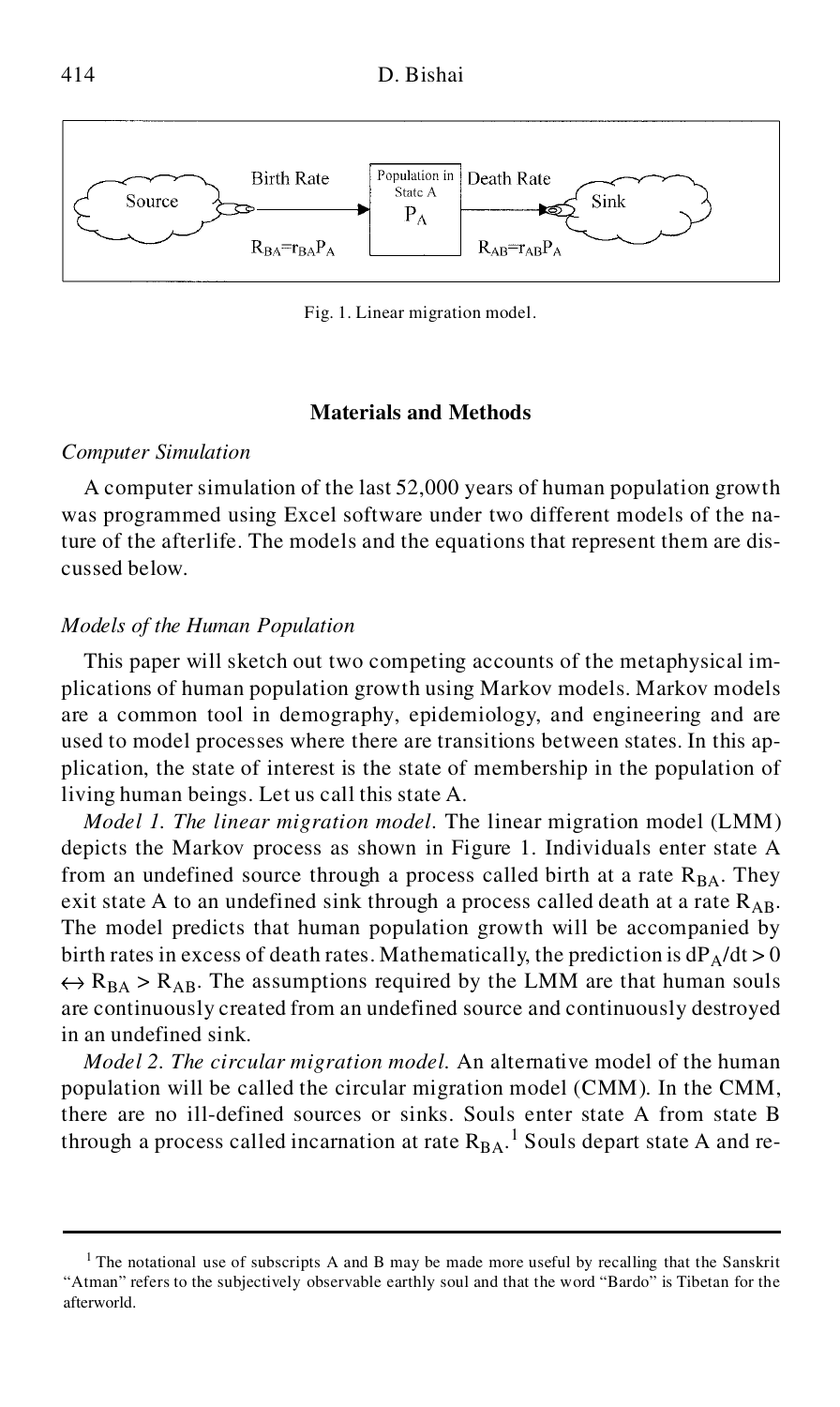

Fig. 2. Circular migration model.

turn to state B through a process called excarnation at rate  $R_{AB}$ . Both incarnation and excarnation are observable processes documented publicly through birth and death certificates and recorded in vital registration databases. The model predicts that  $dP_A/dt > 0 \leftrightarrow R_{BA} > R_{AB}$ . In its simplest form, it assumes that human souls are neither created nor destroyed. More complex versions of the CMM not discussed here could accommodate the relaxation of this assumption.

For simplicity, this paper invokes the assumption that the sum of incarnated and unincarnated human souls has been constant throughout history ( $P_A + P_B$  = K, where K is constant). This is not a necessary feature of the reincarnation hy pothesis, nor is it a necessary feature of the CMM.

Many religious traditions hold that there are multiple states of heavens, hells, and purgatories in their accounts of an afterlife. The basic CMM, how ever, would gain little by incorporating such states. Indeed, Edwards (1996) singles out for scorn the multiple variants of the CMM with what he terms "noxious ad hoc assumptions" governing transitions of souls to astral planes, other galaxies, and animals. If there ever were census data or vital registration data available for these realms, the CMM could easily be enlarged to encom pass them. Another feature that is not in the basic CMM is the creation or destruction of souls as depicted by the source and sink in LMM. The CMM could be enlarged to accommodate such features by grafting sources and sinks linked to state B. However, despite multiple conjectures by both spiritual and scientific scholars, there are no preliminary data on which to base such a hypothesis.

We will use the available demographic data to assess both the LMM and the CMM. According to both models, all of the observers and all of the observations occur in state A. Indeed, it is with respect to data on the living human population that the models will be assessed.

Table 1 summarizes the assumptions and predictions of the two models. Both models require strong assumptions about the eternity of the human soul.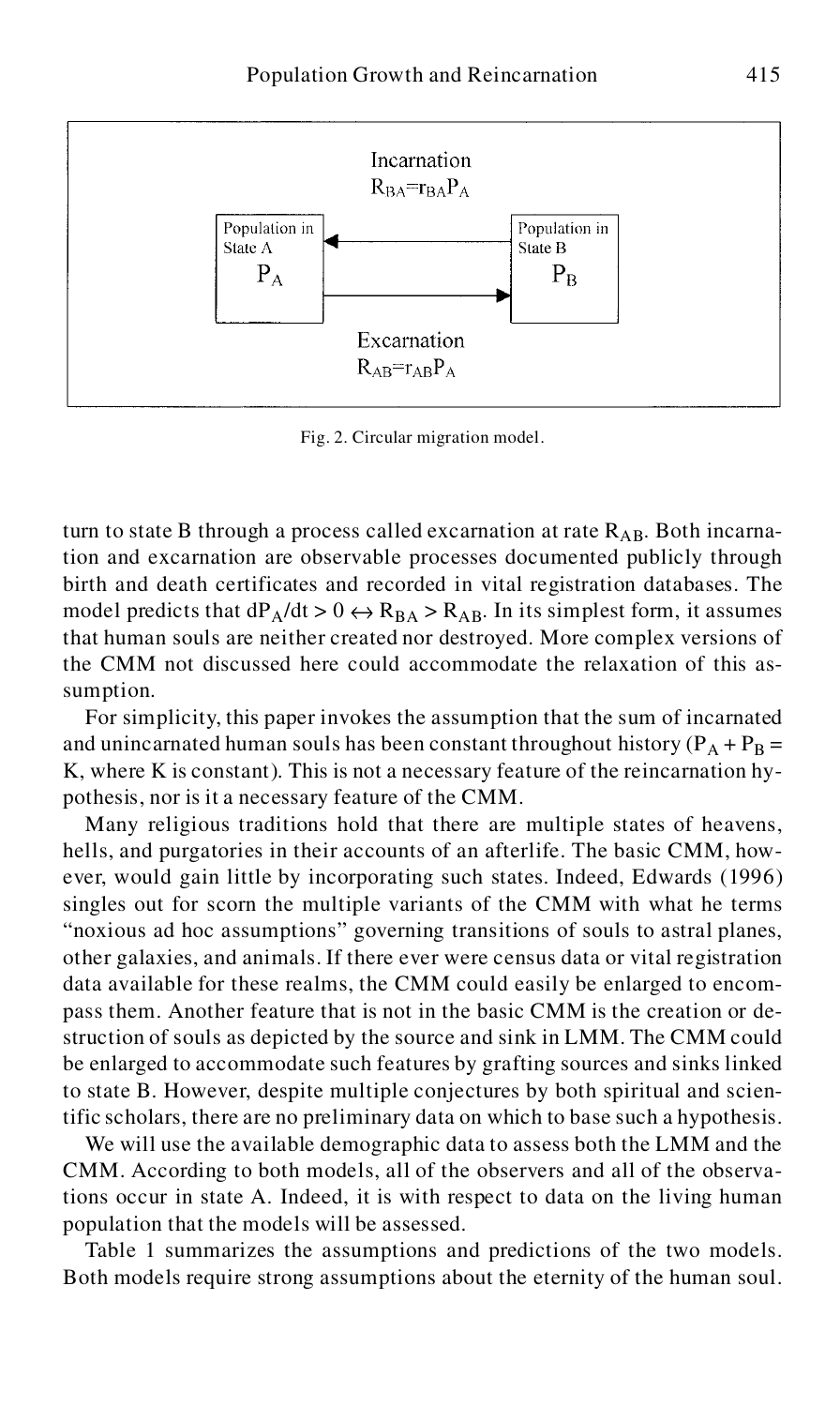#### 416 D. Bishai

| Model                                              | Predictions                                     | Assumptions                                             | Implication                                               |
|----------------------------------------------------|-------------------------------------------------|---------------------------------------------------------|-----------------------------------------------------------|
| Linear<br>migration<br>model                       | $dP_{A}/dt > 0 \leftrightarrow R_{BA} > R_{AB}$ | Human souls<br>continuously<br>created and<br>destroyed | Undefined sources<br>and sinks for<br>human population    |
| Circular<br>migration<br>model<br>(simple version) | $dP_A/dt > 0 \leftrightarrow R_{BA} > R_{AB}$   | Human souls<br>neither created<br>nor destroyed         | Simple version<br>requires that<br>$P_A + P_B =$ Constant |

TABLE 1 Summary of the Models of Human Population

The LMM requires one to assume that the soul is ephemeral and finite. The basic CMM requires one to assume that each human soul is eternal. Both mod els predict the equivalence of population growth with disequilibrium in entry and exit to state A. The CMM is thought to be vulnerable in its simplifying assumption that  $P_A + P_B = K$  where K is constant (Edwards, 1996), but relaxing that assumption does not lead to a fundamental change in the dynamics of the model.

## **Results**

# *What do the Models Imply About the Dwell Time in Each State?*

In any first-order process, the reciprocal of the rate of outflow per inhabitant per unit time is a good approximation to the average dwell time of each inhabitant in a state. In both models, the rate of outflow from state A is characterized by  $r_{AB}$ , which has the demographic interpretation of the crude death rate (deaths per 1,000 living persons per year). As an illustration, suppose one takes  $r_{AB} = 0.014$ , a number close to the crude death rate of the United States. The average duration of life then is 1/0.014, or roughly 70 years. Table 2 presents the average human lifespans (or dwell times in state A), implied by ap plying both of these models to modern and historical crude death rates for the human population.

Because observations are taken from state A, demographers have found it most natural to calculate crude birth rates,  $r_{BA}$ , (births per 1,000 living persons per year) relative to state A, such that  $R_{BA} = r_{BA} \times P_A$  = number of births into A per year. In order to apply the time constant approximation to the CMM, it is necessary to transform  $r<sub>BA</sub>$  such that it mediates an outflow and is expressed as births divided by the population in state B. Simple algebra shows that such a transformation would be  $r_{BA}' = r_{BA} (P_A/P_B)$ . Using the renormalized rate, the expression,  $R_{BA} = r_{BA}^{\prime} \times P_B$ , is equal to the number of emigrants flowing out of B each year. The reciprocal of  $r_{BA}$ , or  $(K - P_A)/(P_A \times r_{BA})$  is the formula used in the computer simulation to compute the state-B dwell times shown in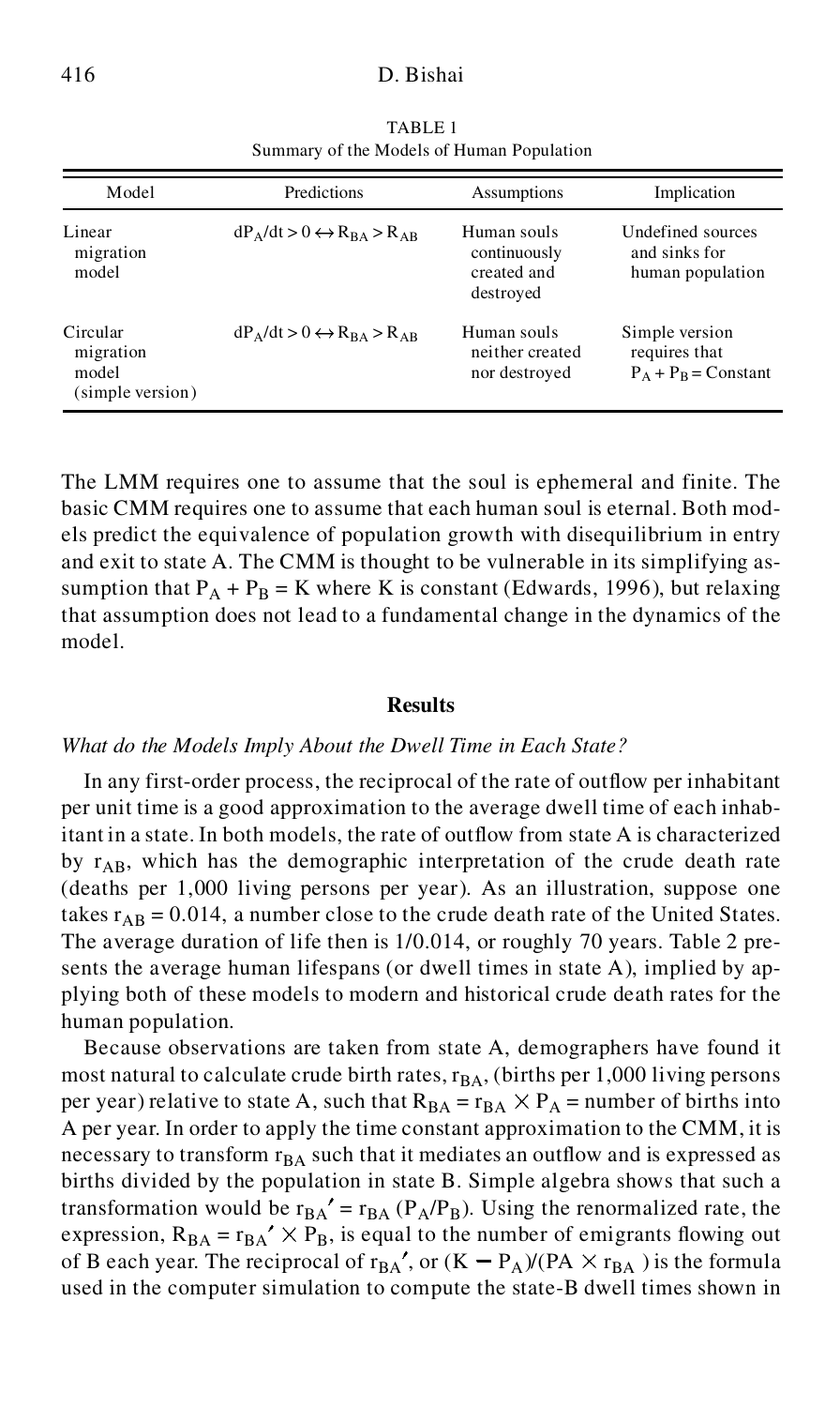Table 2. However, there is no obvious value for K to use. A reasonable mini mum value for K would be 10 billion souls. This figure is the projected peak of the human earthly population that will be alive at the end of the next century (United Nations, 1998). A reasonable maximum would be the number of hu mans who have ever lived (e.g., roughly 100 billion souls), because this figure would exhaust all of the human bodies into which the population of state B could possibly incarnate.

Table 2 charts the implied mean dwell time in state B as a function of mod ern and historical crude birth rates under various assumptions for the constant sum of  $P_A + P_B$ . The basic result is that changes in the dwell time of the unobserved state can reconcile reincarnation with population growth. This hypothesis was initially proposed by Stevenson (1974). Table 2 helps to formalize the implications of this earlier conjecture. Table 2 shows that historical fluctuations in the duration of stay in the unobserved state are consistent with histori cal changes in the observed human population. Although the dwell time in state A (e.g., life expectancy) has changed by a factor of 2 throughout human history, Table 2 shows that the simple CMM requires that the state-B dwell time change by a factor of as much as 2,000 over the same period to maintain population balance. The model predicts that the minimum possible average dwell time in state B in the year 2,000 would be around 30 years. Shorter dwell times for state B in the year 2,000 would require a smaller value of K and would be inconsistent with United Nation predictions that the world population will peak at around 10 billion. It should be stressed that the dwell time is a population average. Individual persons might experience either shorter or longer state-B dwell times, just as individuals might expect to live longer and shorter terrestrial lifespans than average.

#### **Discussion**

There are demographic methods to estimate the population dynamics of a population whose members migrate into an unobservable setting; however, these methods rely on interviewing immigrants about their transit time in the unobserved state. One could consider interviewing a sample of recent immi grants from state B to determine the average duration of stay in B. Because the reciprocal of the duration approximates  $r_{BA}$ ', this information together with a count of the annual number of immigrants from B to A (RBA) would be suffi cient grounds for an estimate of  $P_B$  (Laska, Lin, & Meisner, 1997).

Perhaps someday the database of interviews with children who recall past lives will be widely regarded as a suitable means of estimating the size and duration of stay of the discarnate population. Such return migrants would need to be asked how long they spent in the discarnate state to see if their responses ac cord with any of the predictions in Table 2. If nothing else, the database of interviews with children who recall past lives currently suffers from sample selection bias by all accounts. The children who recall past lives offer accounts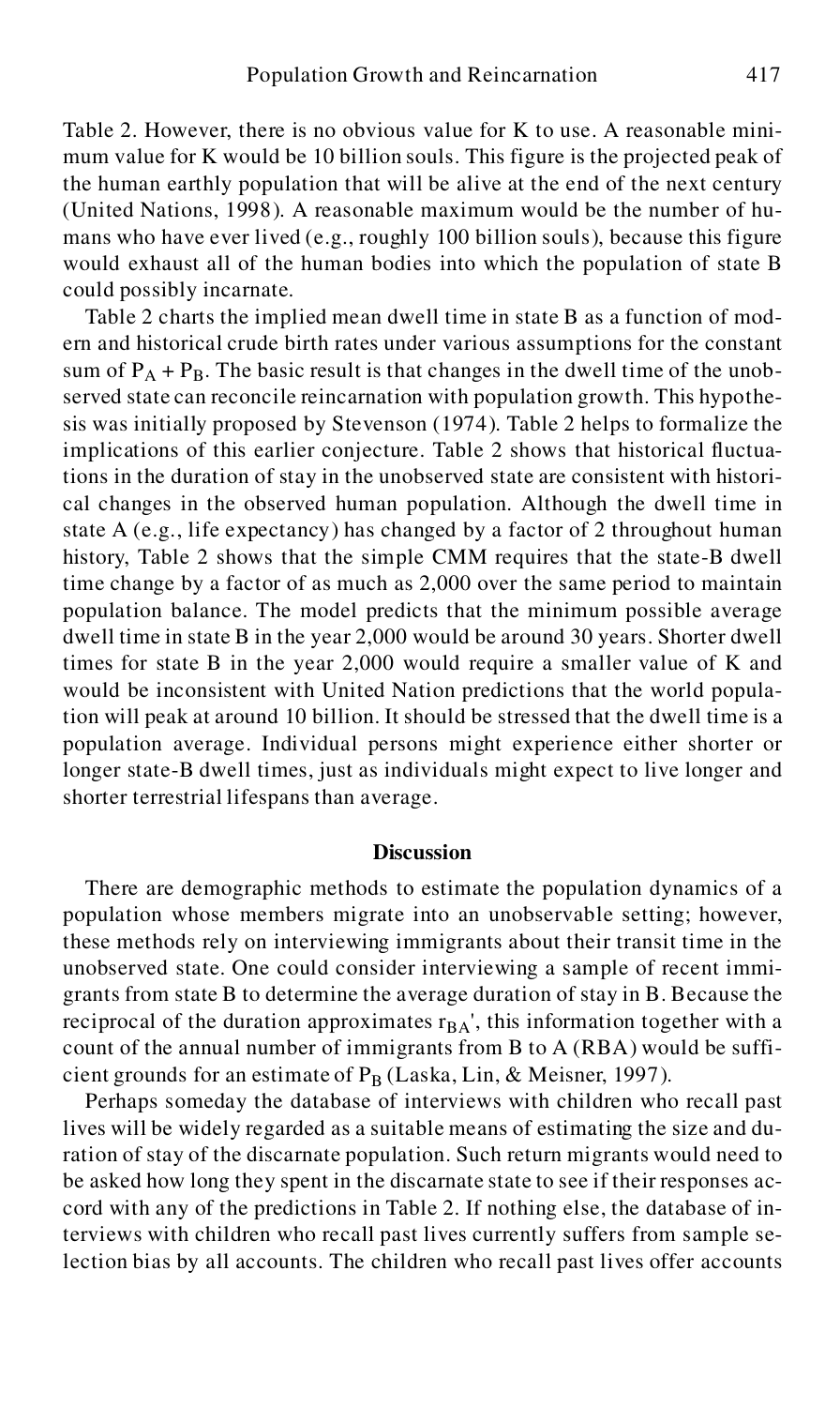| Stylized facts                                                                                                                                                                                                                                                                     | 50,000 B.C.                                     | Population and Dwell Time in State A and B throughout History<br>4000 B.C. | 1650 A.D.               | 2000 A.D.                                                          |
|------------------------------------------------------------------------------------------------------------------------------------------------------------------------------------------------------------------------------------------------------------------------------------|-------------------------------------------------|----------------------------------------------------------------------------|-------------------------|--------------------------------------------------------------------|
| Crude birth rate<br>(births per living person/year)                                                                                                                                                                                                                                | 35/1000                                         | 35/1000                                                                    | 35/1000                 | 22/1000                                                            |
| Crude death rate<br>(deaths per living person/year)                                                                                                                                                                                                                                | 35/1000                                         | 34/1000                                                                    | 30/1000                 | 14/1000                                                            |
| State A population in persons<br>State A dwell time in years<br>Circular migration model                                                                                                                                                                                           | 5,000,000<br>29                                 | 7,000,000<br>29                                                            | 500,000,000<br>33       | 6,000,000,000<br>71                                                |
| $K = 10$ Billion<br>State B population in persons<br>State B dwell time in years                                                                                                                                                                                                   | 9,995,000,000<br>57,114                         | 9,993,000,000<br>40,788                                                    | 9,500,000,000<br>543    | 4,000,000,000<br>$30\,$                                            |
| $K = 20$ Billion<br>State B population in persons<br>State B dwell time in years<br>$K = 100$ Billion                                                                                                                                                                              | 19,995,000,000<br>114,257                       | 19,993,000,000<br>81,604                                                   | 1,114<br>19,500,000,000 | 14,000,000,000<br>106                                              |
| State B population in persons<br>State B dwell time in years                                                                                                                                                                                                                       | 99,995,000,000<br>571,400                       | 99,993,000,000<br>408,135                                                  | 99,500,000,000<br>5,686 | 94,000,000,000<br>712                                              |
| rsons<br>State B population in persons<br>State A dwell time in years<br>State A population in per<br>Linear migration model                                                                                                                                                       | 5,000,000<br>29<br>$\stackrel{\triangle}{\geq}$ | 29<br>7,000,000<br>ÁN                                                      | 500,000,000<br>33<br>Á  | $\stackrel{\triangle}{\simeq}$<br>6,000,000,000<br>$\overline{71}$ |
| Note: State A and state B can be identified respectively with incarnate and discarnate states. The variable K denotes the sum of population in state A + popula-<br>tion in state B and is assumed constant in the variants of the simple circular migration model presented here. |                                                 |                                                                            |                         |                                                                    |

TABLE 2<br>Population and Dwell Time in State A and B throughout History

418 D. Bishai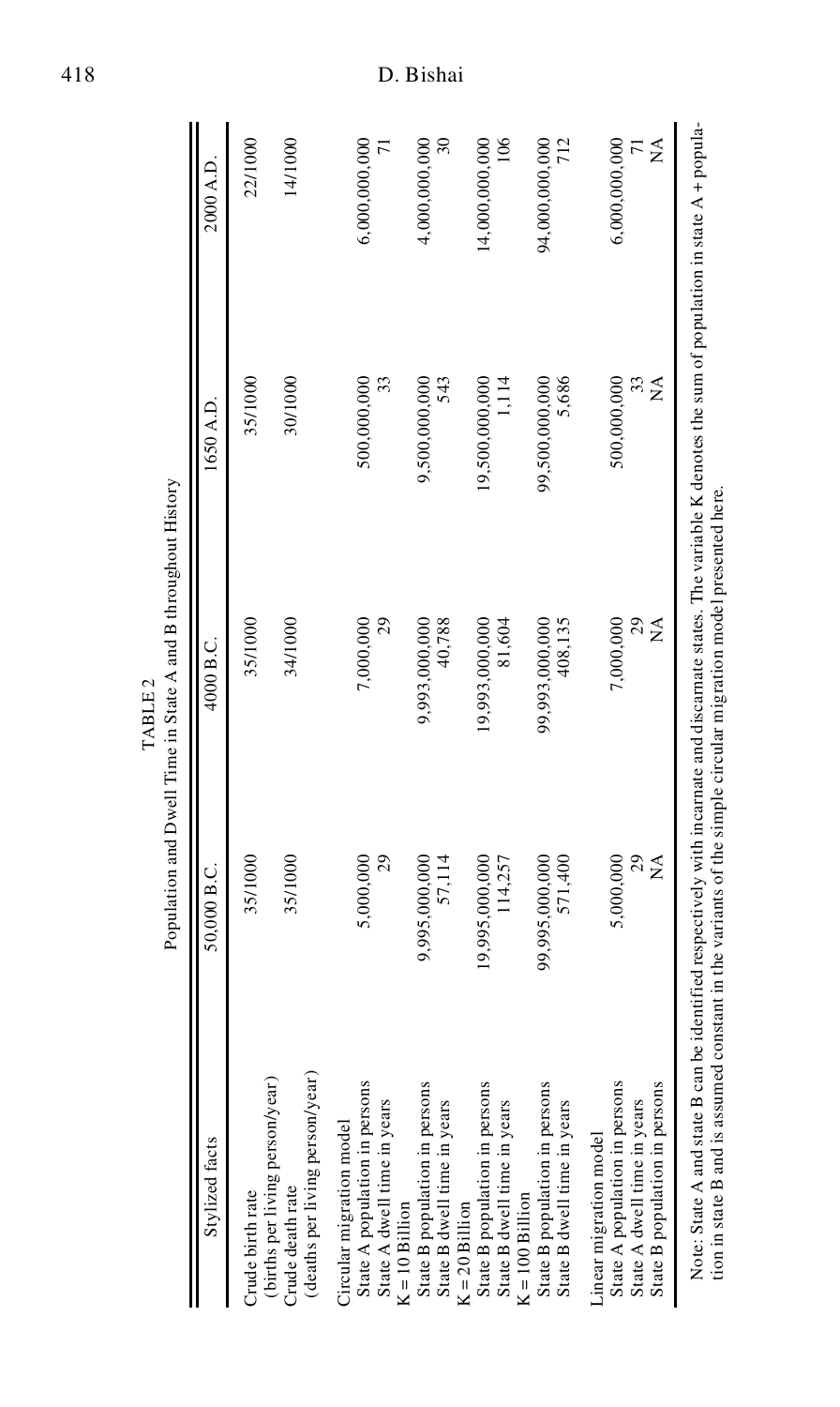of lives that are not a representative sample of all of the decedents in the world (Keil & Stevenson, 1999).

The fundamental feature of CMM is that it carries implications about the size of the unobservable population of state B. Lacking such observations, can we say anything about the size and dynamics of state B? Can one prove or dis prove the requirement that  $P_A + P_B =$  Constant? It turns out that one can disprove the implication only if one is willing to assume much more about the nature of an afterworld than most skeptics are willing.

The simplest way for a skeptic to counter the hypothesis of reincarnation is to reject it out of hand. Such a skeptic could simply state a leap of faith in the continuous creation and destruction of human souls, and that would end the discussion. However, to sustain the claim that human population growth offers proof that the reincarnation hypothesis is false requires the skeptic to assume that some sort of physical laws governing the afterlife require that the mean duration of stay in the afterlife has been constant throughout human history. Indeed, Edwards (1996, p. 227) appears to rely on the claim that the mean duration of stay in the afterlife is instantaneous, reckoning this a "less fanciful" assumption upon which to hinge his argument. Even the objection that a 2,000-fold change in the state-B dwell time is impossible would require the skeptic to explain just how they came to possess the supernatural knowledge of what is possible in the hereafter. It would be difficult to imagine a skeptic making such a metaphysical leap.

## **Conclusion**

This paper explores the assumptions and implications behind two simple ac counts of human population. A model of circular migration in which human lives end with excarnation to an unobserved state followed by reincarnation is reconciled to the historical record about the size of the human population on earth. Even if one assumes that the sum of the total number of inhabitants of both the human population and the population of the unobserved state is constant, a reincarnation model can be reconciled to the historical facts of human population growth by invoking a changing duration of stay in the unobserved state. The paper shows that individuals who claim that population growth is inconsistent with reincarnation must somehow have access to transcendental knowledge that the duration of stay in the unobserved state has been constant. Given the limitations of the current set of verified facts of life, inferences re garding the nonexistence or existence of an afterlife appear to be based on assumptions or unverified information. Demography's greatest contribution to knowledge about the afterlife is to acknowledge that demographic observations are presently unable to settle the matter. The results here conform to the adage "No metaphysics in, no metaphysics out" in that the demographic refutation of reincarnation derives its ontological "finding" only through the unnoticed initial insertion of strong metaphysical assumptions.